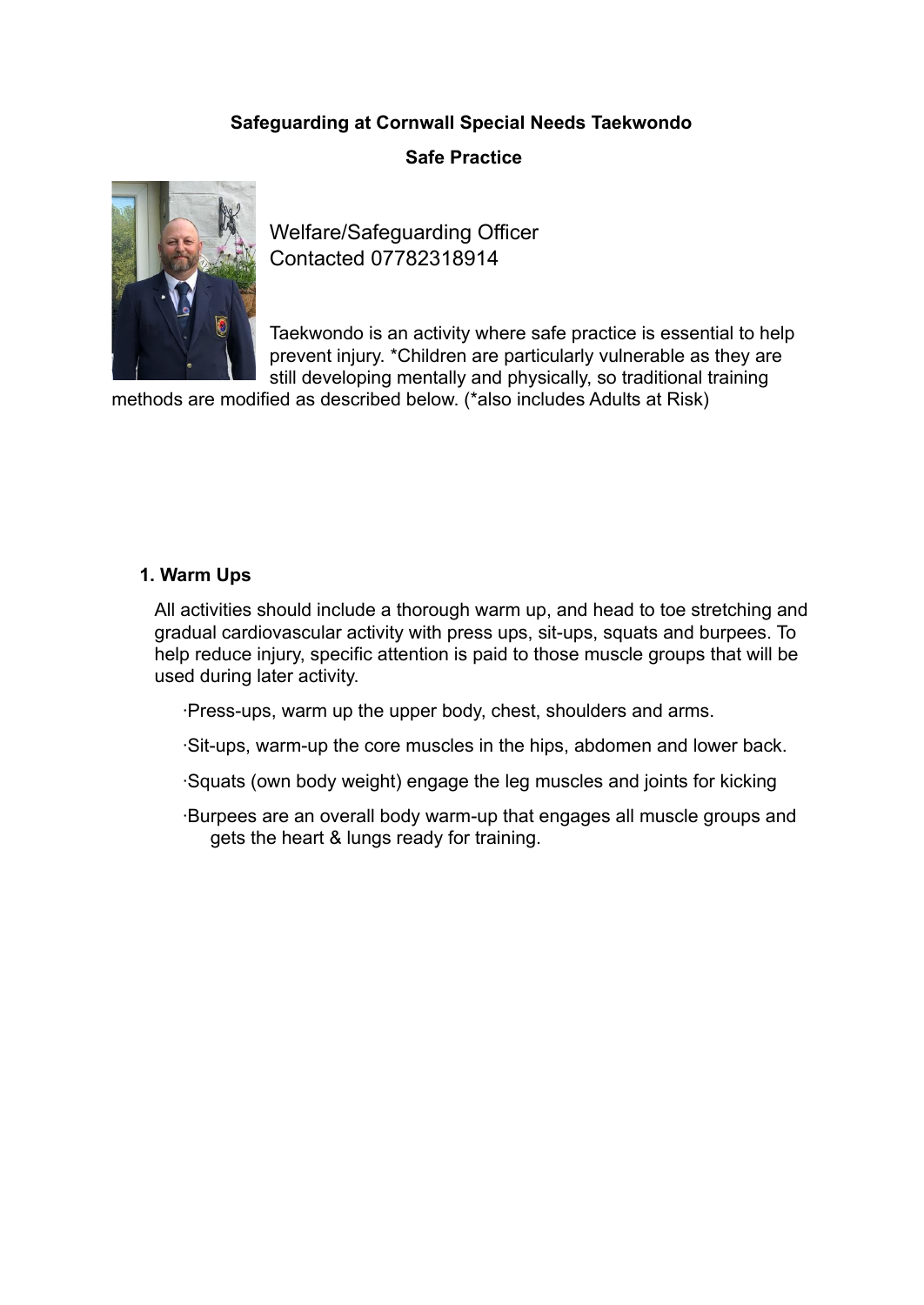#### **2. Taekwondo primarily involves strikes, punches and kicks**

The risks are: concussion (brain injury) from heavy blows to the head; damage to internal organs and joints from heavy blows; injury from inappropriate stretching and other exercises.

Safe practice includes:

(a) **Sparring** light contact only, especially to the head. (Light contact means the technique is targeted but controlled so that whilst the opponent is touched the technique is not followed through). Padded gloves and head protection are to be worn when sparring at all times. (Expert advice from a neurosurgeon is that the use of helmets, mitts or foot pads does not eliminate the risk of brain injury from full contact strikes.) **No equipment means NO CONTACT**

 (b) **Drills** in all other children's classes are light contact only and contact to the head is forbidden.

(c) We avoid excessive stretching and exercises such as press-ups on the knuckles or hitting heavy bags as the joints of children are still developing and can be damaged by these exercises.

#### **3. Taekwondo and the practice of grappling and strangling**

The risks include: falling on unsuitable surfaces: landing on the head: damage to the joints from locks: strangulation.

Safe practice must include:

- (a) Checking the matted area for suitability, particularly where the mats have been joined.
- (b) Checking that there are no hard surfaces or sharp/hard objects around the matted area.
- (c) Having an experience instructor who will ensure that children are not taught to use locks, throws or strangles which will injure their training partner.